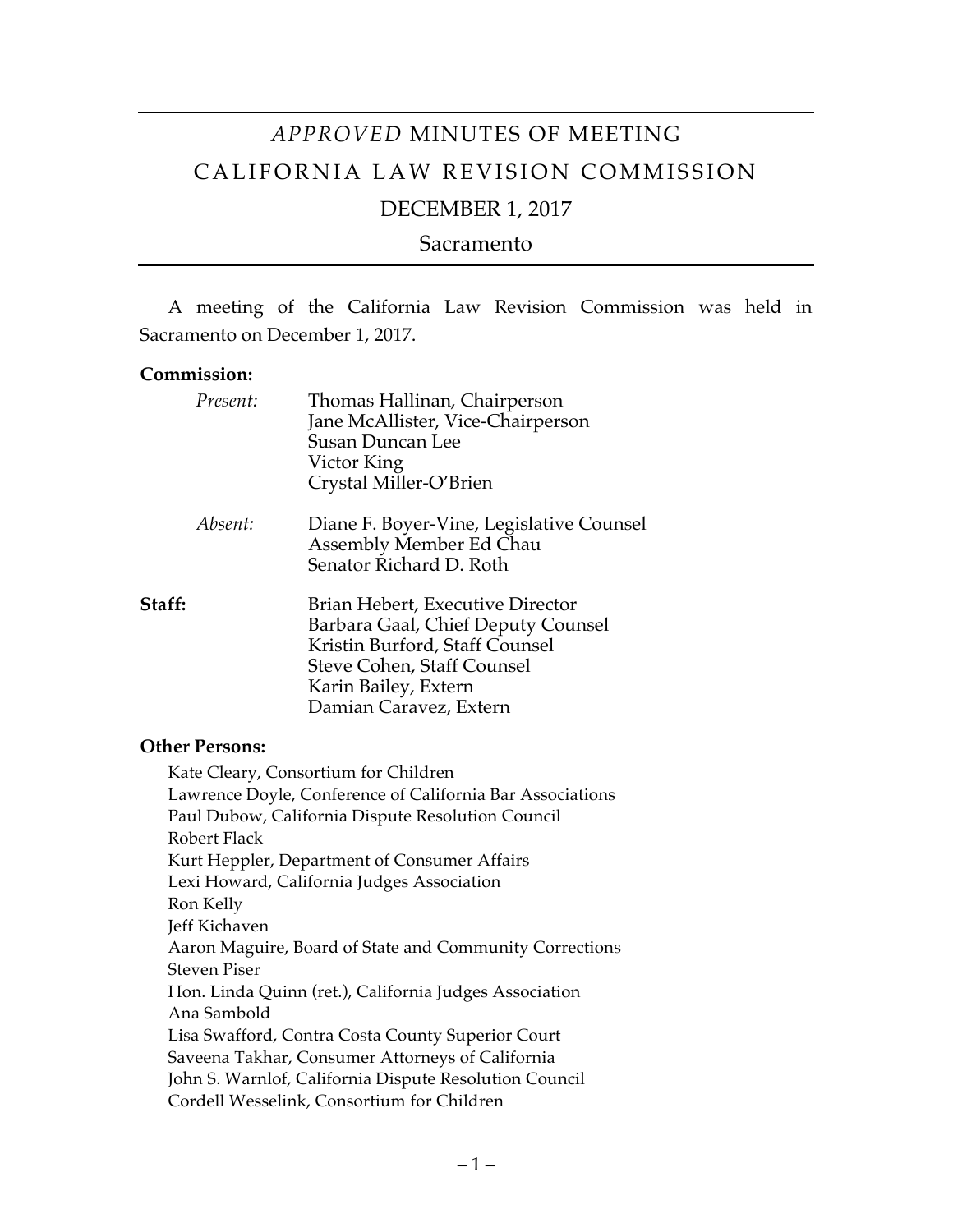| ᠇<br>E<br>-т. |
|---------------|
|---------------|

| Study K-402 - Relationship Between Mediation Confidentiality and Attorney Malpractice and |  |  |
|-------------------------------------------------------------------------------------------|--|--|
|                                                                                           |  |  |
|                                                                                           |  |  |
|                                                                                           |  |  |
|                                                                                           |  |  |

#### 1 APPROVAL OF ACTIONS TAKEN

 Unless otherwise indicated, the Commission decisions noted in these Minutes were approved by all members present at the meeting. If a member who was present at the meeting voted against a particular decision, abstained from voting, or was not present when the decision was made, that fact will be noted below.

6 MINUTES OF SEPTEMBER 28, 2017, COMMISSION MEETING

7 Memorandum 2017-47 presented a draft of the Minutes of the September 28, 8 2017, meeting. The Commission approved the Minutes, without change.

9 ADMINISTRATIVE MATTERS

#### 10 **Report of Executive Director**

- 11 The Executive Director reported on the following matters:
- 12 Memorandum 2017-56 was withdrawn from the agenda.
- 13 The Governor has not yet filled the Commission's two vacancies.
- 14 **Commissioner Suggestions**

15 Commissioner Crystal Miller-O'Brien suggested a new topic of study. She 16 will present a written description of the topic for consideration at the February 17 2018 meeting.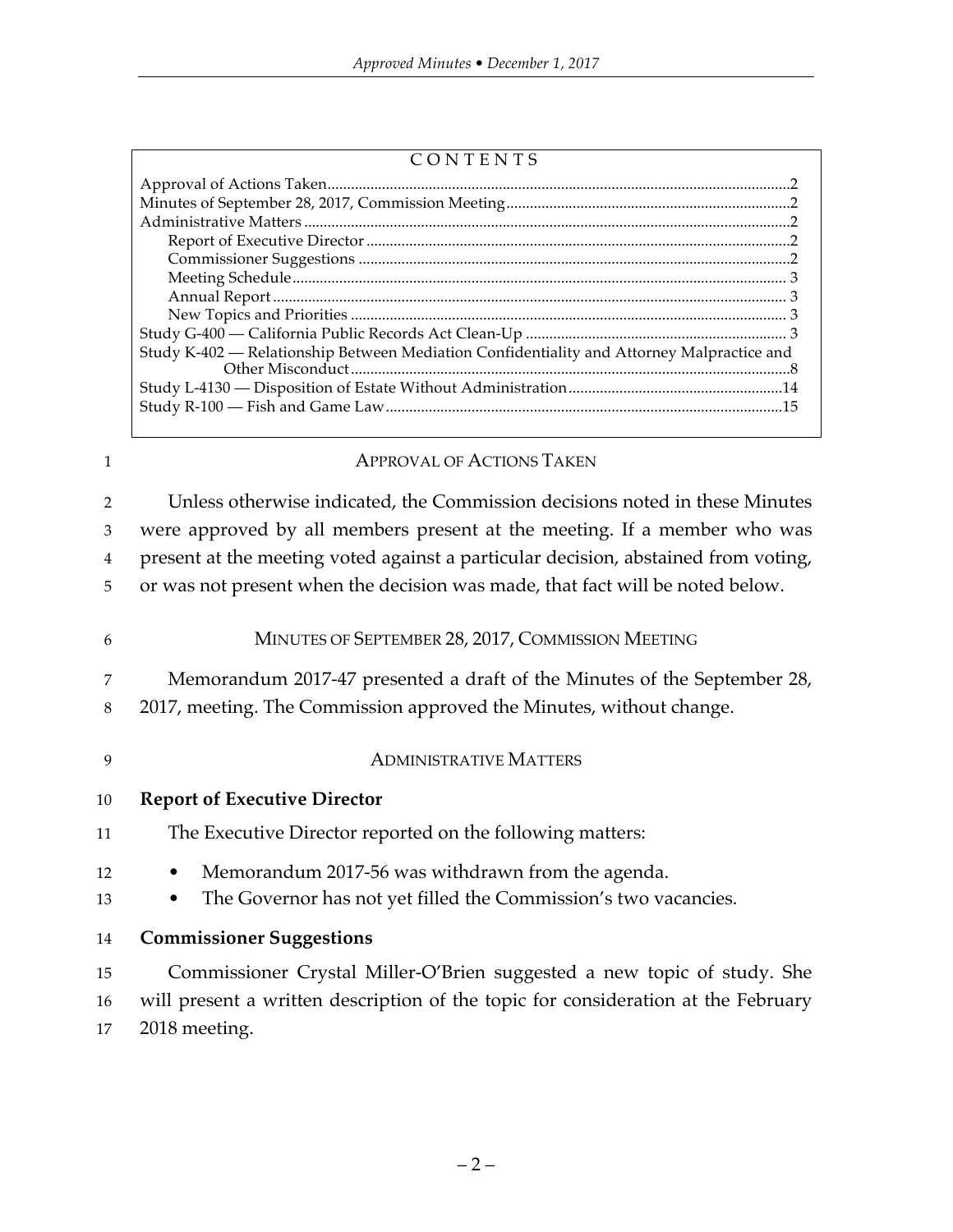## **Meeting Schedule**

 The Commission considered Memorandum 2017-53, presenting a proposed meeting schedule for 2018. The Commission approved the proposed schedule without change.

# **Annual Report**

 The Commission considered Memorandum 2017-54, presenting a draft of the 2017-2018 Annual Report. The Commission approved the report, subject to conforming revisions described in the memorandum, for publication and distribution to the Legislature and the Governor.

# **New Topics and Priorities**

 The Commission considered Memorandum 2017-55, presenting the status of the Commission's current program of work, the new topics suggestions received in 2017, and discussing work priorities for 2018. The Commission made the following decisions:

- The Commission will postpone its work on civil discovery and monitor the experience under AB 383 (2017), which authorizes informal discovery conferences, before proceeding with work on 18 this topic.
- The Commission accepted the staff recommendations made in Memorandum 2017-55, including the 2018 work priorities listed on pages 39-40 of the memorandum.
- (*Commissioner Lee was not present when these decisions were made.*)
- STUDY G-400 CALIFORNIA PUBLIC RECORDS ACT CLEAN-UP

 Unless otherwise specified, all of the statutory references below are to the Government Code.

# **Revised Tentative Outline**

 The Commission considered Memorandum 2017-48 and its First and Second Supplements, presenting a staff draft of a revised tentative outline of a proposed recodification of the California Public Records Act ("CPRA"). The Commission approved that outline subject to the following decisions: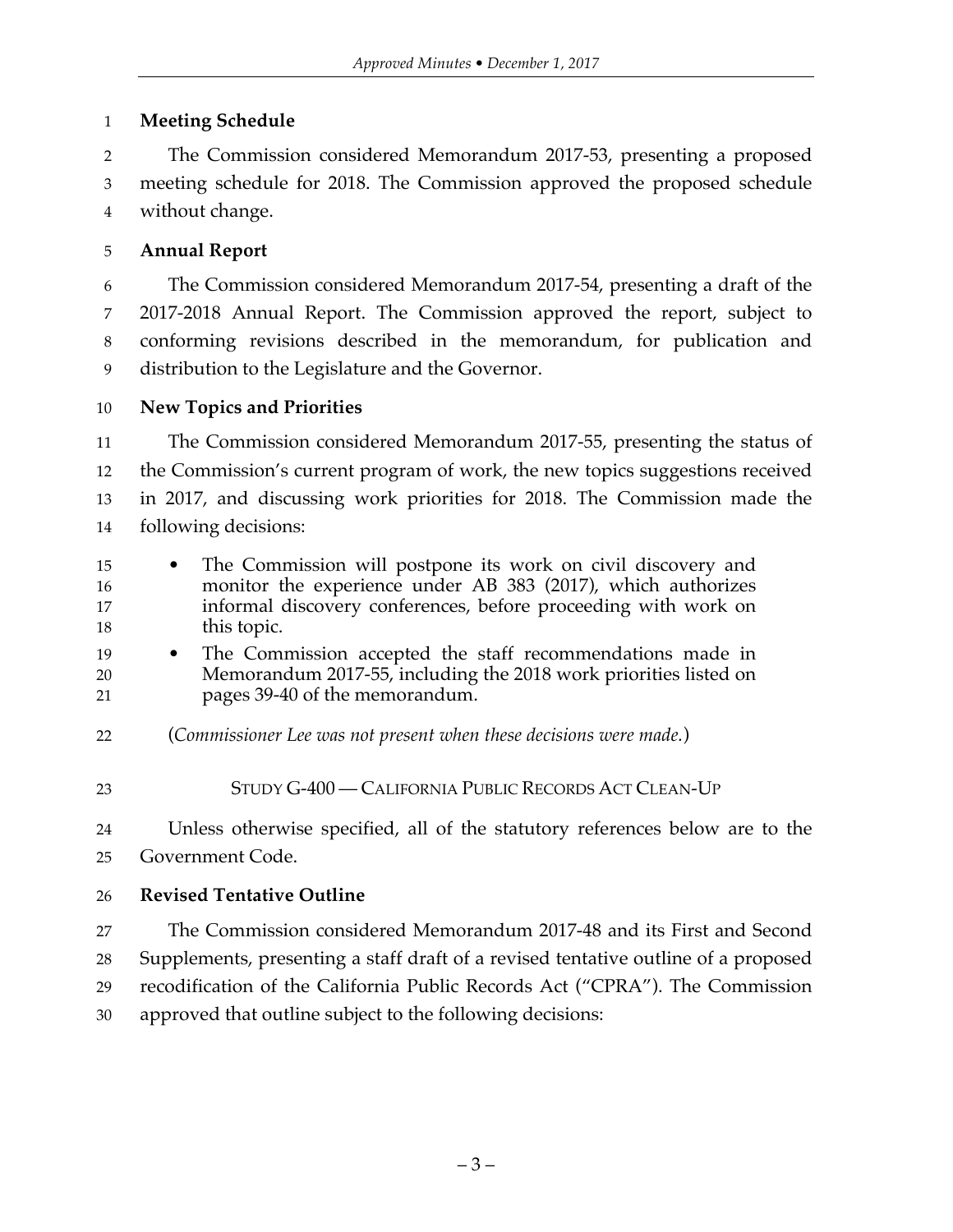*Heading of Proposed Chapter 3 of Part 5*

 The heading of Chapter 3 of Part 5 of the proposed recodification should be "Chapter 3. Environmental Protection, Building Standards, and Safety Requirements."

*Heading of Proposed Chapter 10 of Part 5* 

 The heading of Chapter 10 of Part 5 of the proposed recodification should be "Chapter 10. Personal Information and Customer Records."

*Recodification of Section 6255 (Catch-all Exemption)*

 The Commission approved the approach to recodification of Section 6255 that is suggested at pages 4-5 of Memorandum 2017-48.

*Provisions Governing Retention of Public Records*

 The Commission reaffirmed that the proposed recodification should not incorporate record retention provisions now located outside the CPRA. The Commission decided not to request authority from the Legislature to conduct a separate study on relocating such record retention provisions.

*Incorporation of 2017 Legislation*

 The substance of newly-enacted Section 6254.4.5 should be placed in "Chapter 1. Crimes, Weapons, and Law Enforcement" of Part 5 of the proposed recodification.

 The version of Section 6253.2 that was repealed in 2017 should be deleted from the outline. *(Commissioner King was not present for this decision.)*

**Part 1. General Provisions**

 The Commission considered Memorandum 2017-49, presenting a draft of "Part 1. General Provisions" of the proposed recodification. The Commission made the following decisions relating to that draft:

*Section Numbering in the Proposed Recodification*

 A 3-decimal-place numbering system should be used in the proposed recodification.

#### *Comment to Proposed Section 7920.000*

 For purposes of a tentative recommendation, the Comment to proposed Section 7920.000 is satisfactory as drafted.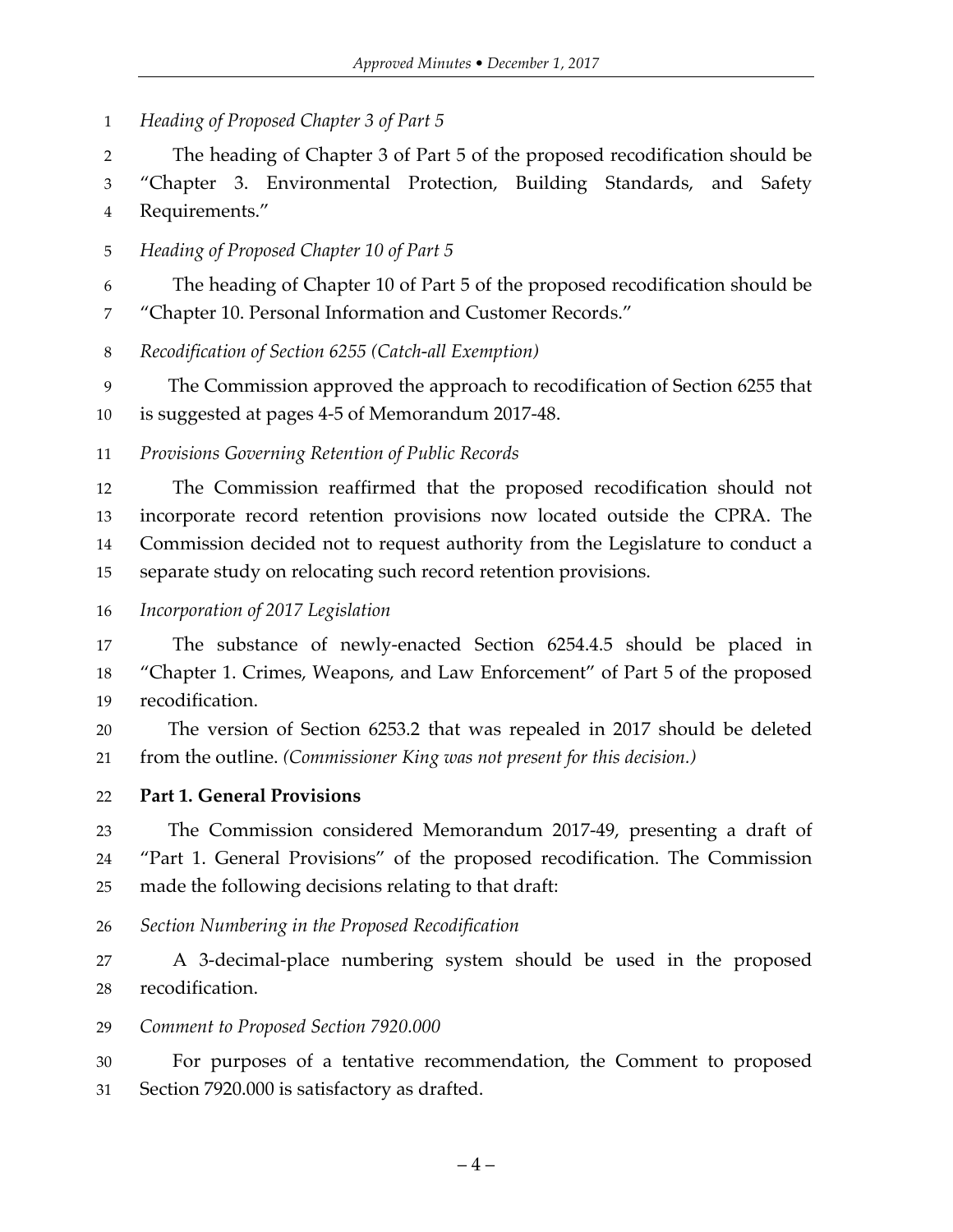## *Recodification of Limited Application Definitions*

 As the staff prepares the proposed recodification, it should flag each limited application definition in the material being recodified, and discuss whether to place that definition in proposed "Chapter 2. Definitions" or keep it in close proximity to the substantive material to which it pertains. The Commission will determine the appropriate placement of each limited application definition on a case-by-case basis.

## *Cross-Reference in Section 6252(a)*

 For purposes of a tentative recommendation, proposed Section 7920.505 (continuing Section 6252(a)) and the accompanying Comment are satisfactory as drafted. The tentative recommendation should include a Note immediately after proposed Section 7920.505, which solicits comment on the proper treatment of Section 6252(a)'s cross-reference to "subdivisions (c) *and* (d) of Section 54952" (emphasis added).

 The tentative recommendation should also include a list of "Corrected Cross-References." The foregoing cross-reference should be on that list.

*Cross-Reference in Section 6254.24(b)*

 For purposes of a tentative recommendation, proposed Section 7920.530(b) (continuing Section 6254.24(b)) and the accompanying Comment are satisfactory as drafted. The tentative recommendation should include a Note immediately after proposed Section 7920.530, which solicits comment on the proper treatment of Section 6254.24(b)'s cross-reference to "Sections 1808.2 *and* 1808.6 of the Vehicle Code" (emphasis added). That cross-reference should be on the list of "Corrected Cross-References" in the tentative recommendation.

*Apparent Error in Section 6254.24(g)* 

26 For purposes of a tentative recommendation, proposed Section  $7920.530(g)$ 27 (continuing Section  $6254.24(g)$ ) and the accompanying Comment are satisfactory as drafted. The tentative recommendation should include a Note immediately after proposed Section 7920.530, which solicits comment on the proper way to recodify Section 6254.24(g).

 (*Commissioner Lee was not present for any of the above decisions relating to this study.*)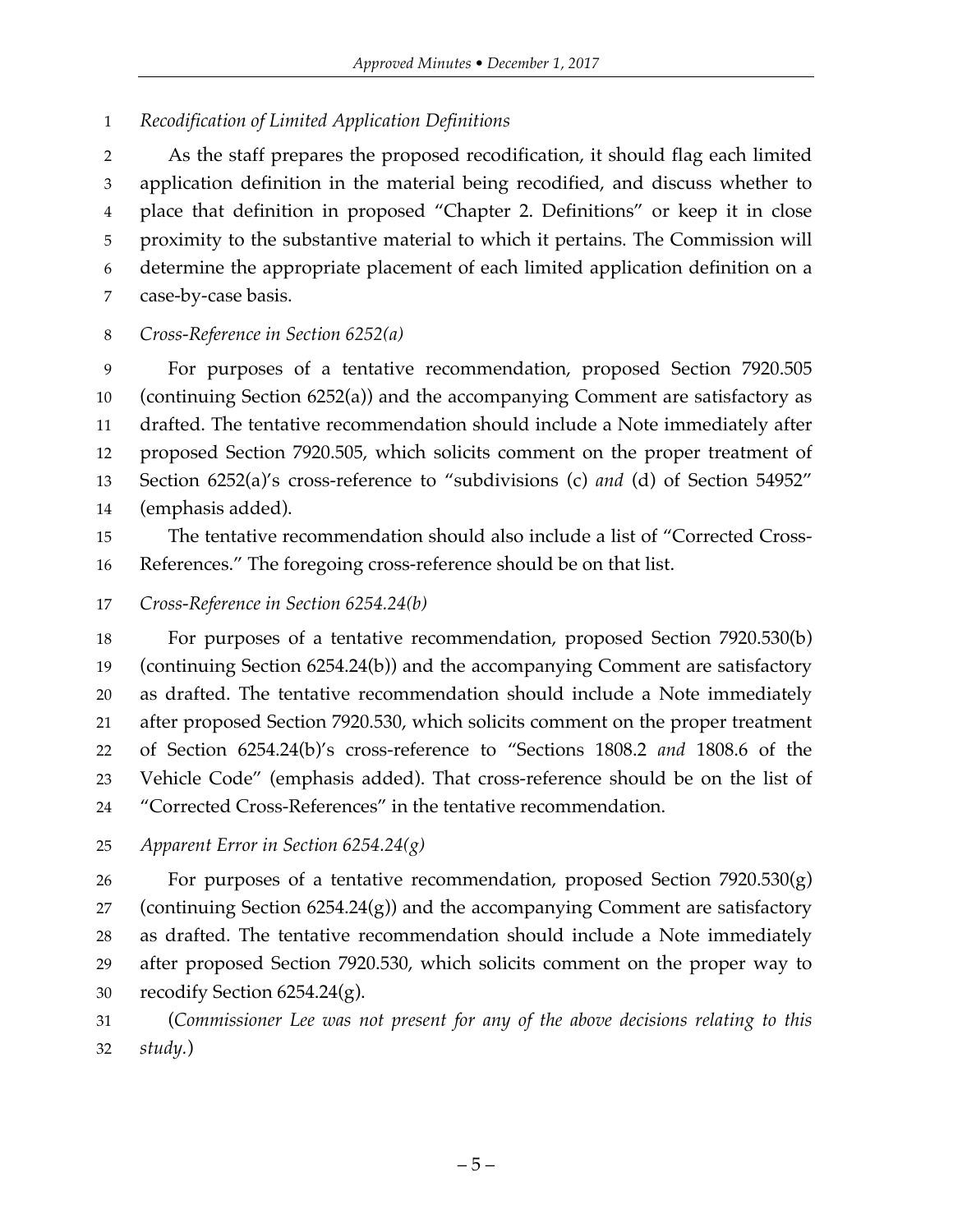**Part 2. Disclosure and Exemptions Generally**

 The Commission considered Memorandum 2017-60, presenting a draft of "Part 2. Disclosure and Exemptions Generally" of the proposed recodification. The Commission made the following decisions relating to that draft: *Proposed Section 7921.310* For purposes of a tentative recommendation, proposed Section 7921.310 (continuing Section 6252.7) and the accompanying Comment are satisfactory as drafted. The tentative recommendation should include a list of "Minor Clean-Up Issues for Possible Future Legislative Attention." The following entry should be on that list: 11 • Consider whether to clarify the usage of the term "local agency" in Section 6252.7 and its continuation (proposed Section 7921.310). *Recodification of Section 6254.5* The sentence in Section 6254.5 defining "agency" for purposes of that section should be recodified as proposed Section 7920.300 in "Chapter 2. Definitions," to read: 7920.300. As used in Section 7921.505, "agency" includes a member, agent, officer, or employee of the agency acting within the scope of his or her membership, agency, office, or employment. **Comment.** Section 7920.300 continues the second sentence of former Section 6254.5 without substantive change. For purposes of a tentative recommendation, proposed Section 7921.505 (continuing the remainder of Section 6254.5) and the accompanying Comment are satisfactory as drafted. The list of "Minor Clean-Up Issues for Possible Future Legislative Attention" should include the following entries: • Consider whether to simplify the description in the first sentence of Section 6254.5 (proposed Section 7921.505(a)) of which exemptions are waived. • Consider whether to revise the descriptions in subdivisions (g) and (i) of Section 6254.5 (proposed Section 7921.505(b)(7) & (9)) to make them more readily understandable.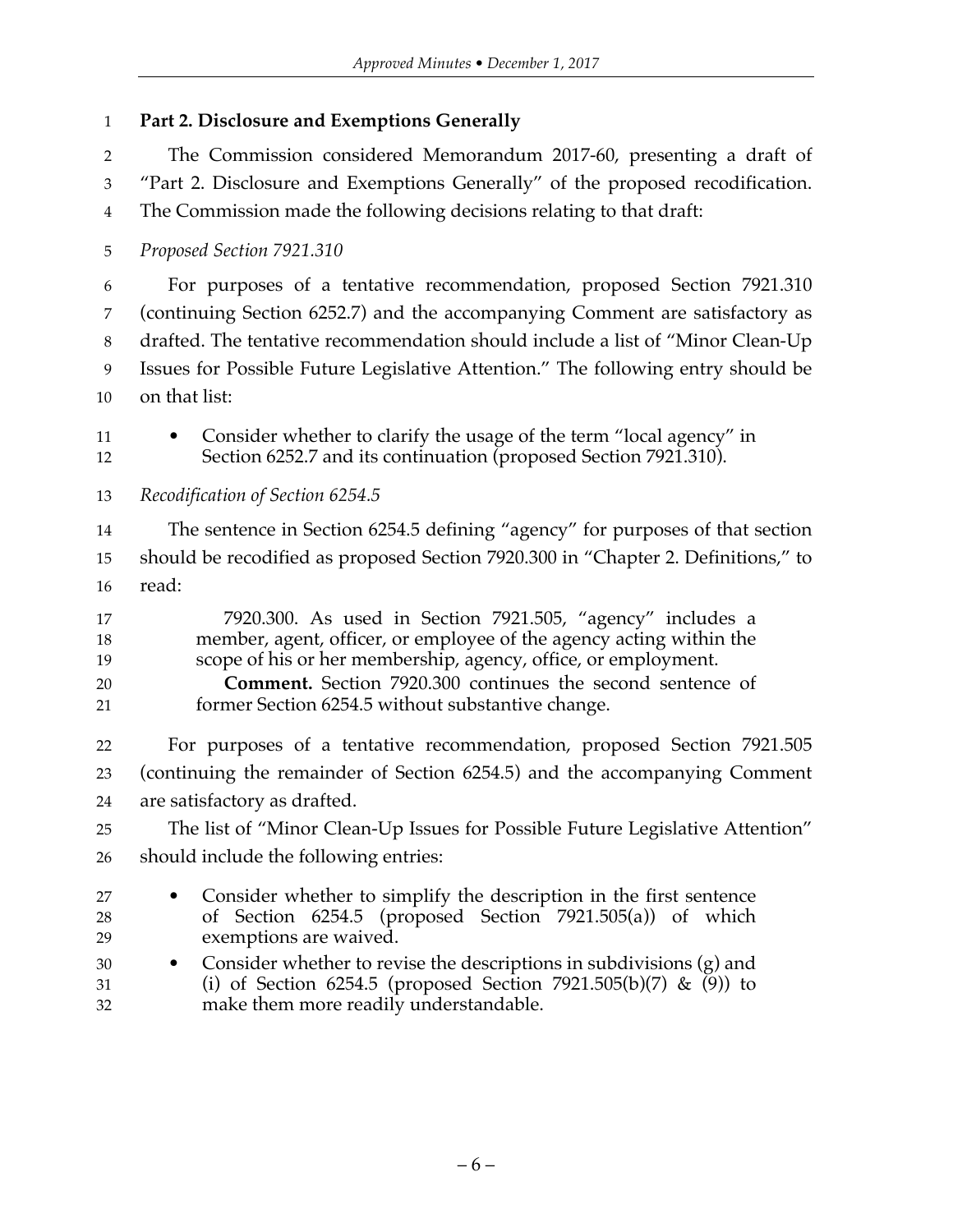## **Cross-References**

The Commission considered Memorandum 2017-50 and its First Supplement,

relating to statutory cross-references in CPRA provisions. The Commission made

the following decisions for purposes of a tentative recommendation:

*Cross-References in Section 6254(v) and (y)* 

6 In the provision(s) that would recodify Section  $6254(v)$  and (y), the staff should insert the word "former" before each of the cross-references that are shaded on pages 5-6 of Memorandum 2017-50.

*Cross-References in Section 6254.2(f) and (g)* 

 In the provision(s) that would recodify Section 6254.2(f) and (g), the cross- references to the federal Insecticide, Fungicide, and Rodenticide Act should include a parallel citation to the United States Code.

*Cross-Reference in Section 6254.4* 

 The provision(s) that would recodify Section 6254.4 should cross-refer to the "federal Help America Vote Act of 2002 (52 U.S.C. Sec. 20901 et seq.)."

*Cross-Reference in Section 6254.24(g)*

 Like Section 6254.24(g), the provision that would recodify that section should refer to "a probation officer as defined in Section 830.5 of the Penal Code." The tentative recommendation should include a Note immediately after the proposed recodification, which would solicit comment on whether to revise the phrase "a probation officer as defined in Section 830.5 of the Penal Code" for the reasons discussed on pages 8-10 of Memorandum 2017-50.

*Cross-References in Section 6254.25(e)*

 The provision(s) that would recodify Section 6254.25 should incorporate the revisions shown on pages 14-15 of Memorandum 2017-50. The tentative recommendation should include a Note after the provision(s), which solicits public comment on those revisions.

*Recodification of Section 6254.28* 

 The provision that would recodify Section 6254.28 should use the same terms as in that section (i.e., "official record" and "public record"). The tentative recommendation should include a Note after that provision, which solicits public comment on (1) whether to replace the term "official record" with "official filing"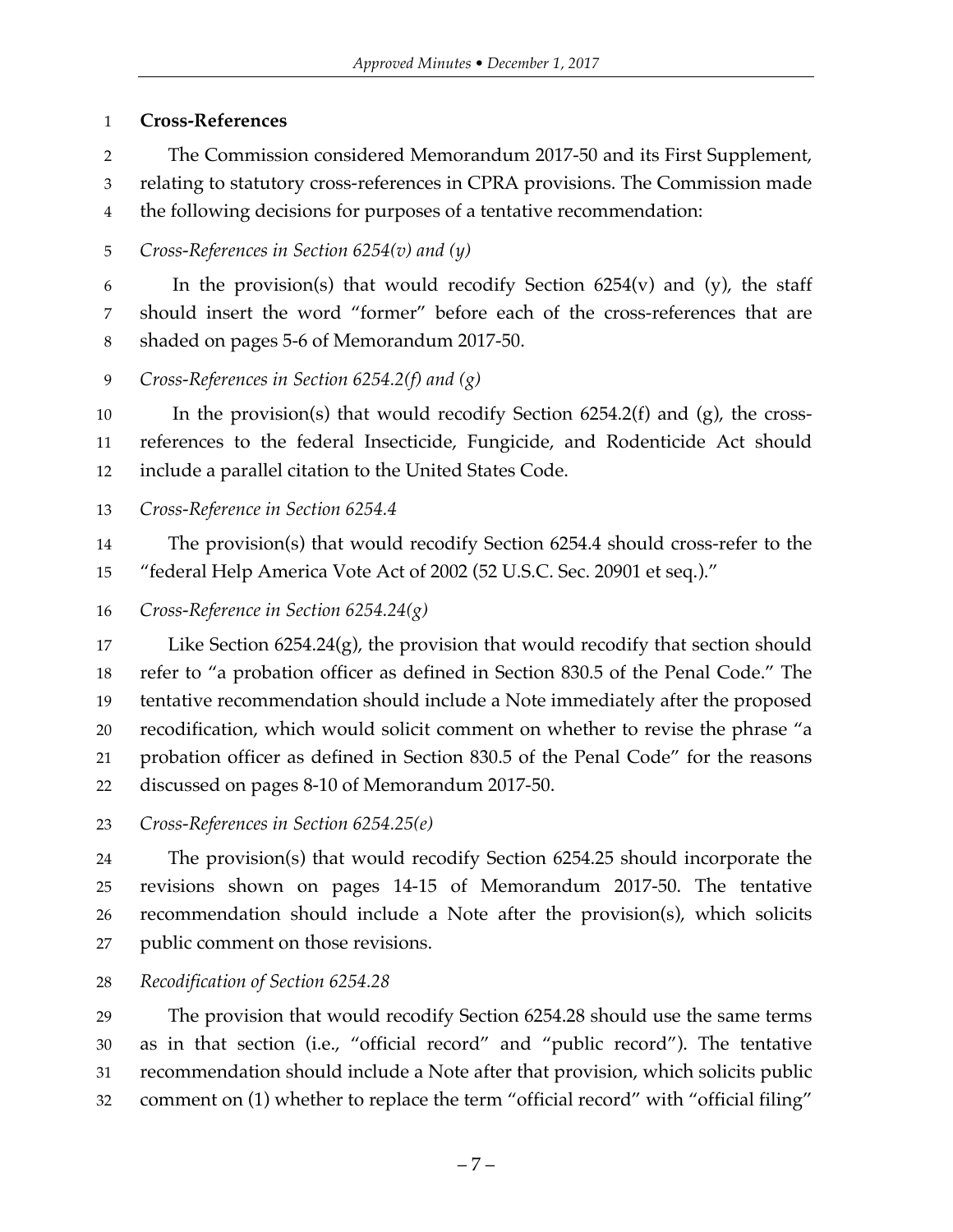and (2) whether to replace the term "public record" with "public filing," for the

reasons discussed at pages 16-17 of Memorandum 2017-50.

*(Commissioner Hallinan was not present for this decision.)*

 STUDY K-402 — RELATIONSHIP BETWEEN MEDIATION CONFIDENTIALITY AND ATTORNEY MALPRACTICE AND OTHER MISCONDUCT

 The Commission considered Memorandum 2017-61, which (1) analyzes comments on specific aspects of the tentative recommendation and (2) explores whether the proposed new exception to mediation confidentiality should apply only in a State Bar disciplinary proceeding. The Commission also considered Memorandum 2017-62 and its First and Second Supplements, presenting new comments on this study. In addition, the Commission considered the material that is attached to the Third Supplement to Memorandum 2017-62.

 The Commission made the decisions described below. All page references pertain to Memorandum 2017-61.

# **Use of the Phrase "Professional Requirement" (pp. 7-9)**

 Proposed Evidence Code Section 1120.5(a)(1) should be revised to replace "professional requirement" with "professional obligation," as follows:

 1120.5. (a) A communication or a writing that is made or prepared for the purpose of, or in the course of, or pursuant to, a mediation or a mediation consultation, is not made inadmissible, or protected from disclosure, by provisions of this chapter if all of the following requirements are satisfied: (1) The evidence is relevant to prove or disprove an allegation

 that a lawyer breached a professional requirement obligation when representing a client in the context of a mediation or a mediation consultation. ….

# **Application in a State Bar Disciplinary Proceeding Only (pp. 10-28)**

 Commissioner King moved that the proposed new exception apply only in a State Bar disciplinary proceeding. His motion failed for lack of a second.

 Commissioner Lee moved to keep the approach used in the tentative recommendation — i.e., the proposed new exception would apply in the following types of cases:

 (A) A disciplinary proceeding against the lawyer under the State Bar Act, Chapter 4 (commencing with Section 6000) of the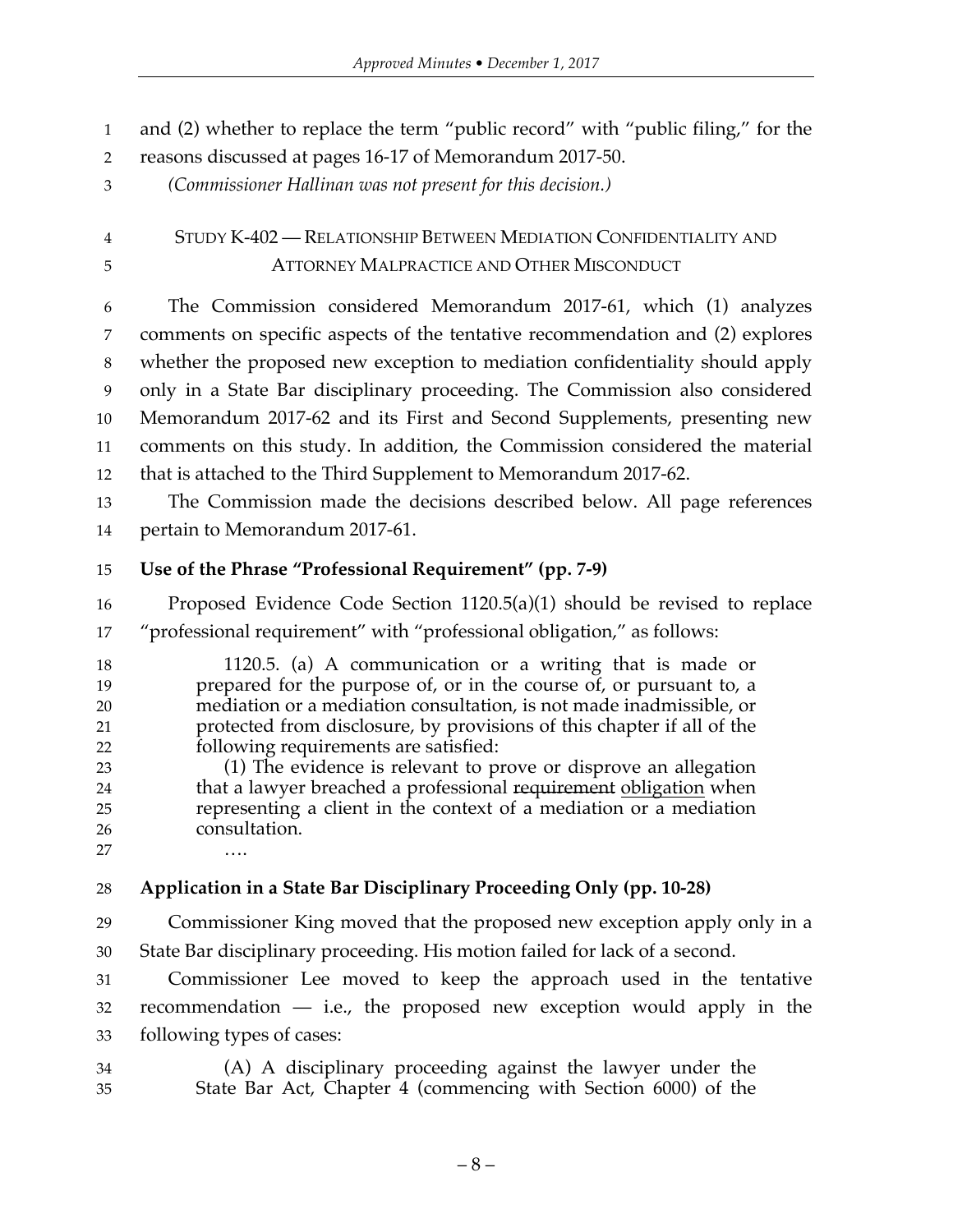Business and Professions Code, or a rule or regulation promulgated pursuant to the State Bar Act.

 (B) A cause of action for damages against the lawyer based upon alleged malpractice.

 (C) A dispute between the lawyer and client concerning fees, costs, or both, including, but not limited to, a proceeding under Article 13 (commencing with Section 6200) of Chapter 4 of the Business and Professions Code.

 The Commission passed this motion. *(Commissioner King voted against this decision.)*

# **Claim Against an Attorney for Fraud or Breach of Fiduciary Duty (pp. 28-29)**

The Commission decided not to expressly refer to a claim against an attorney

for fraud or breach of fiduciary duty in proposed Section 1120.5(a)(2)(B).

## **Fee Disputes (pp. 29-30)**

 The Commission decided not to make any revisions of proposed Section 1120.5(a)(2)(C). *(Commissioner King voted against this decision.)*

 The Commission later discussed how proposed Section 1120.5's notice requirement should apply to a fee dispute (see p. 52). During that discussion, Commissioner King moved to make proposed Section 1120.5 inapplicable to a fee dispute. His motion died for lack of a second.

# **Enforcement of a Mediated Settlement Agreement (pp. 30-33)**

 The Commission decided that proposed Section 1120.5 already makes sufficiently clear that the exception would only apply in the types of proceedings enumerated in it. Additional language on this point is unnecessary and could be detrimental.

 **Filing a Cross-Complaint for Legal Malpractice When a Party Moves for Enforcement of a Mediated Settlement Agreement (pp. 34-35)**

 The Commission decided that the Comment revisions suggested on page 35 are unnecessary; the possibility of severance is generally well-known and obvious here.

## **Impact of a Successful Legal Malpractice Suit for Mediation Misconduct (pp. 35-37)**

 The Commission considered the Consortium for Children's concern relating to collateral estoppel. The Commission decided that the tentative recommendation already addresses that point in a satisfactory manner.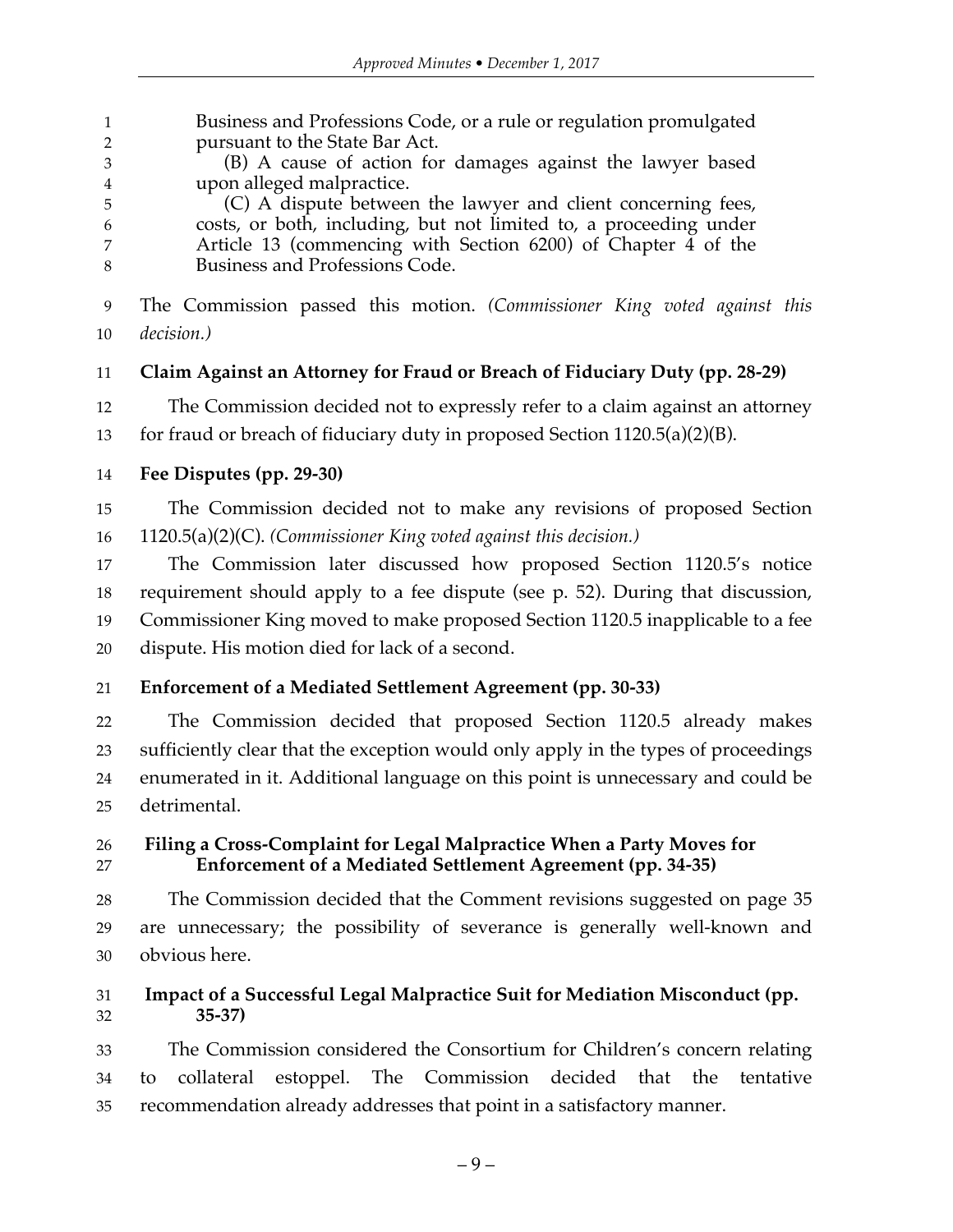- **Exceptions to Paragraph (a)(3) (pp. 39-40; see also pp. 21-22, 37-39)**
- The Commission decided to revise proposed Section 1120.5(a)(3) as follows to

make it subject to the same four exceptions as Evidence Code Section 703.5:

 1120.5. (a) A communication or a writing that is made or prepared for the purpose of, or in the course of, or pursuant to, a mediation or a mediation consultation, is not made inadmissible, or protected from disclosure, by provisions of this chapter if all of the following requirements are satisfied:

 …. (3) The evidence does not constitute or disclose a writing of the mediator relating to a mediation conducted by the mediator. This paragraph does not apply to a writing that could (i) give rise to civil or criminal contempt, (ii) constitute a crime, (iii) be the subject of investigation by the State Bar or Commission on Judicial Performance, or (iv) give rise to disqualification proceedings under paragraph (1) or (6) of subdivision (a) of Section 170.1 of the Code of Civil Procedure.

## **Discussion of Paragraph (a)(3) in the Comment (p. 40)**

 The Comment to proposed Section 1120.5 should include the following discussion of paragraph (a)(3):

 Under paragraph (3) of subdivision (a), the mediation confidentiality exception created by this section is inapplicable to evidence that constitutes or discloses a writing of a mediator relating to a mediation conducted by the mediator. This requirement complements the mediator competency restrictions stated in subdivision (e) and Section 703.5, and it is subject to the same four exceptions as those provisions.

 Thus, unless one of the four exceptions applies, a litigant could neither obtain a mediator's writing directly from the mediator nor circumvent that restriction by obtaining such a writing from another source. Further, a litigant could not learn the content of such a writing through other materials in the custody of another source. For instance, if the *response* to a mediator's email message reflects the content of that message, the response would not be discoverable under this section unless the portion of it reflecting the content of the mediator's message could be effectively redacted. Otherwise, the response would impermissibly "disclose a writing of the mediator relating to a mediation conducted by the mediator."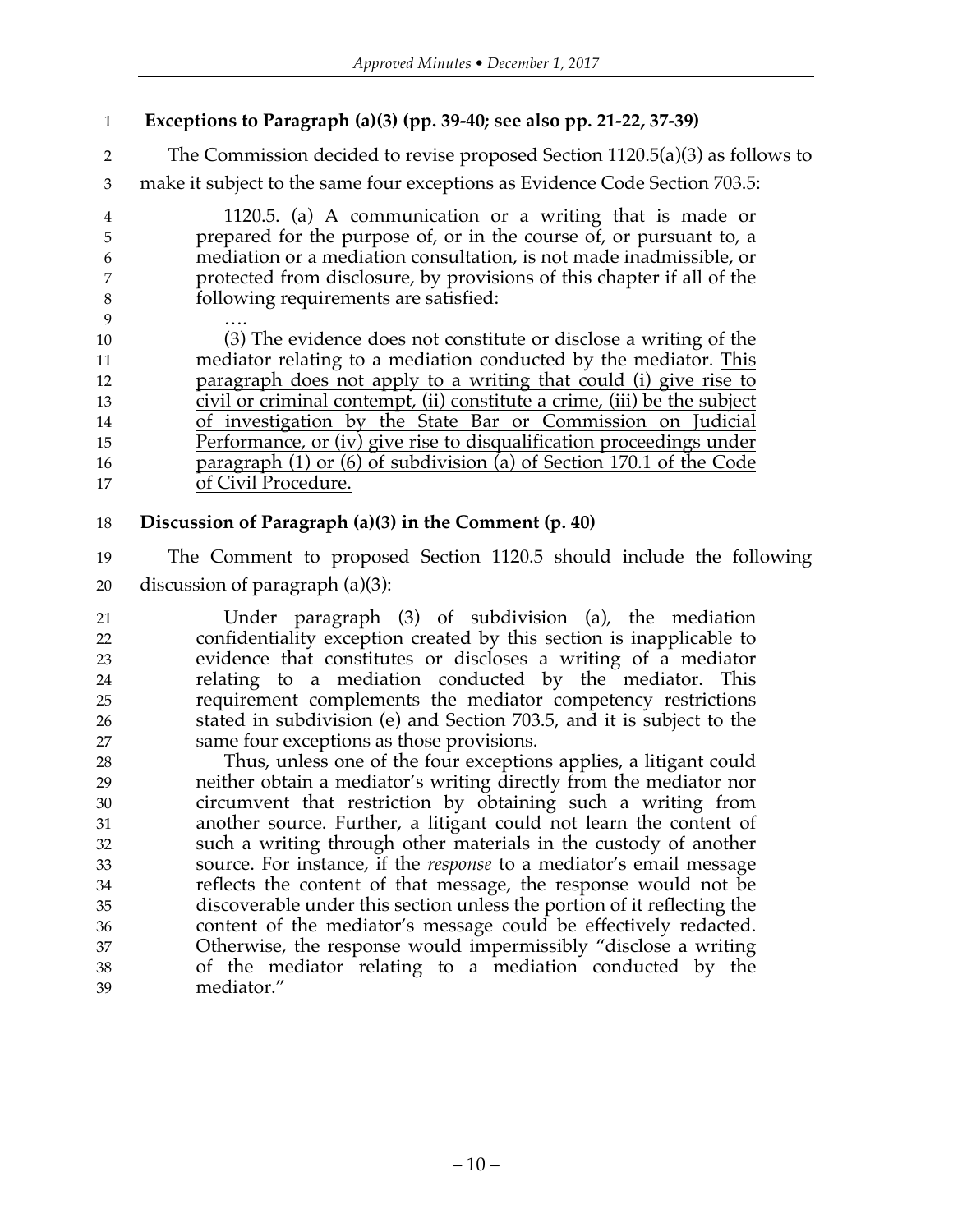## **Definition of a "Writing" (pp. 40-41)**

The Commission decided not to cross-refer to Evidence Code Section 250 in

 the text of proposed Section 1120.5. The reference in the accompanying Comment is sufficient.

**Require Mediator Testimony (pp. 41-42)**

The Commission decided not to delete or otherwise revise proposed Section

1120.5(e), relating to mediator testimony.

#### **Possible Additional Safeguards Relating to Mediator Testimony and Mediator Communications (pp. 42-46)**

 Commissioner King moved to add the following new paragraph to proposed Section 1120.5(a):

 1120.5. (a) A communication or a writing that is made or prepared for the purpose of, or in the course of, or pursuant to, a mediation or a mediation consultation, is not made inadmissible, or protected from disclosure, by provisions of this chapter if all of the following requirements are satisfied:

 …. (4) The evidence does not constitute or disclose a mediation communication of any mediation participant other than the client and attorney specified in subdivision (a).

The Commission decided not to make such a revision.

*(Commissioners King and McAllister voted for this motion.)*

- The Commission considered whether to expand proposed Section 1120.5(a)(3)
- as follows to refer to an oral communication of a mediator:

 1120.5. (a) A communication or a writing that is made or prepared for the purpose of, or in the course of, or pursuant to, a mediation or a mediation consultation, is not made inadmissible, or protected from disclosure, by provisions of this chapter if all of the following requirements are satisfied: …. 31 (3) The evidence does not constitute or disclose a writing <u>or oral</u>

- communication of the mediator relating to a mediation conducted by the mediator.…
- The Commission decided to make this revision.

The Commission also considered whether to make any revisions relating to

mediation briefs. It decided not to do so.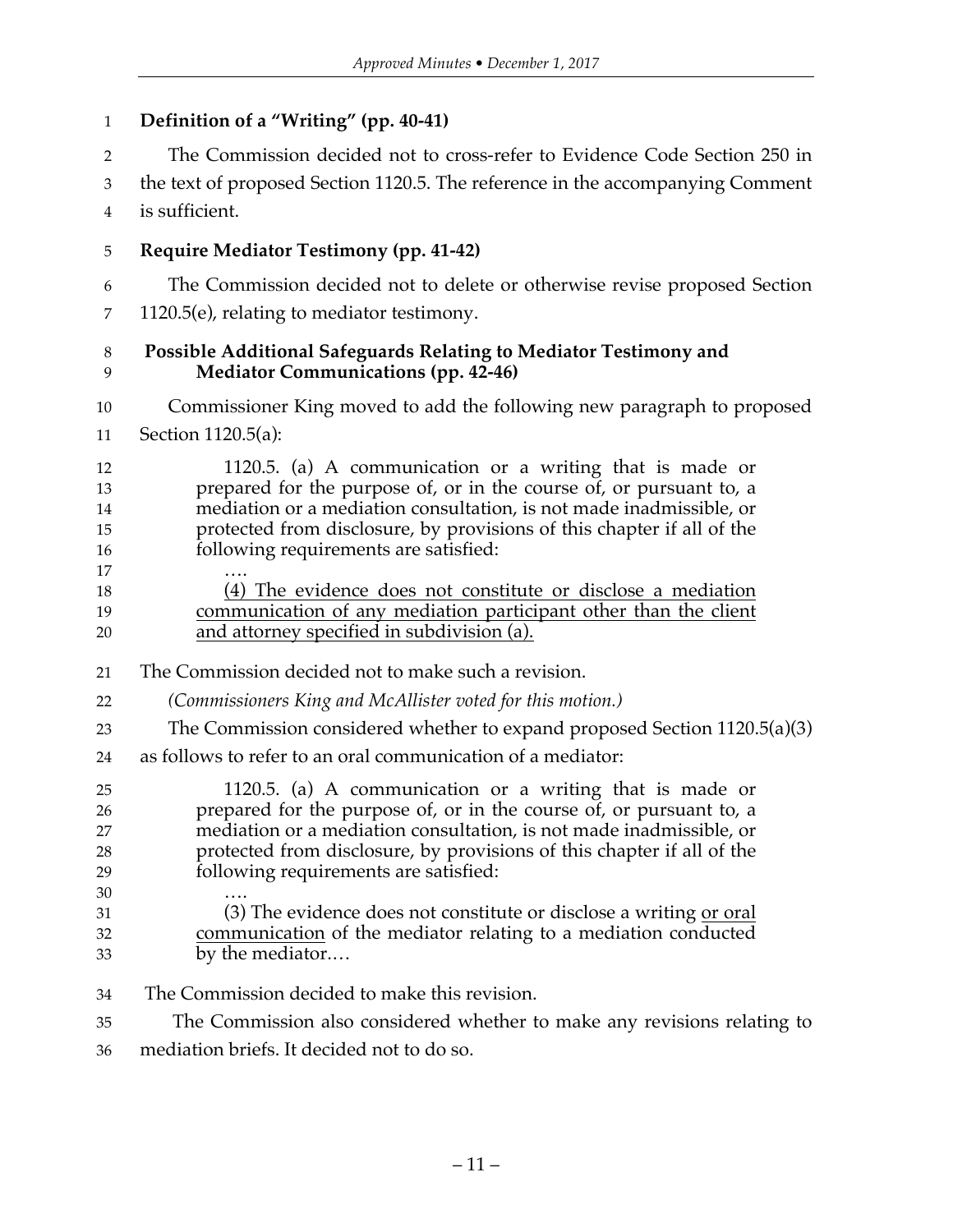## **Timing of Required Notice (pp. 46-49); Types of Cases in Which Notice is Required (p. 52)**

 The Commission initially decided that early notification of mediation participants who are not involved in a misconduct dispute is preferable to delayed notification, so that those participants can take steps to protect their interests if they deem that necessary.

 Later, the Commission decided to require notification of the other mediation participants in every type of proceeding in which proposed Section 1120.5 would apply. Having reached that conclusion, the Commission began discussing specifically when to require such notice in each type of proceeding.

 The Commission first decided that in a State Bar disciplinary proceeding, notification of the other mediation participants should occur when the State Bar prosecutor files a formal complaint, not during the earlier investigation stage. Upon considering how to treat a fee dispute, however, the Commission decided to establish an across-the-board rule that a party may not invoke proposed Section 1120.5 in any proceeding unless that party gives reasonable advance notice to the other mediation participants.

## **Only Require Notice to a Mediation Participant Whose Identity and Address are Reasonably Ascertainable (p. 49)**

 The Commission reaffirmed that proposed Section 1120.5 should only require notice to a mediation participant whose identity and address are reasonably ascertainable.

*(Commissioner McAllister was not present when this decision was made.)*

## **Expressly Require Notice to the Mediator (pp. 49-50)**

 The Commission decided that proposed Section 1120.5 should expressly require notice to the mediator, along the lines shown on page 50.

**Content of Notice (see generally pp. 50-52)**

 The Commission decided that the notice required under proposed Section 1120.5 should:

- (1) Specify the names of the parties to the dispute over alleged mediation misconduct.
- (2) Warn other mediation participants that resolving the dispute might involve disclosure of mediation communications or writings.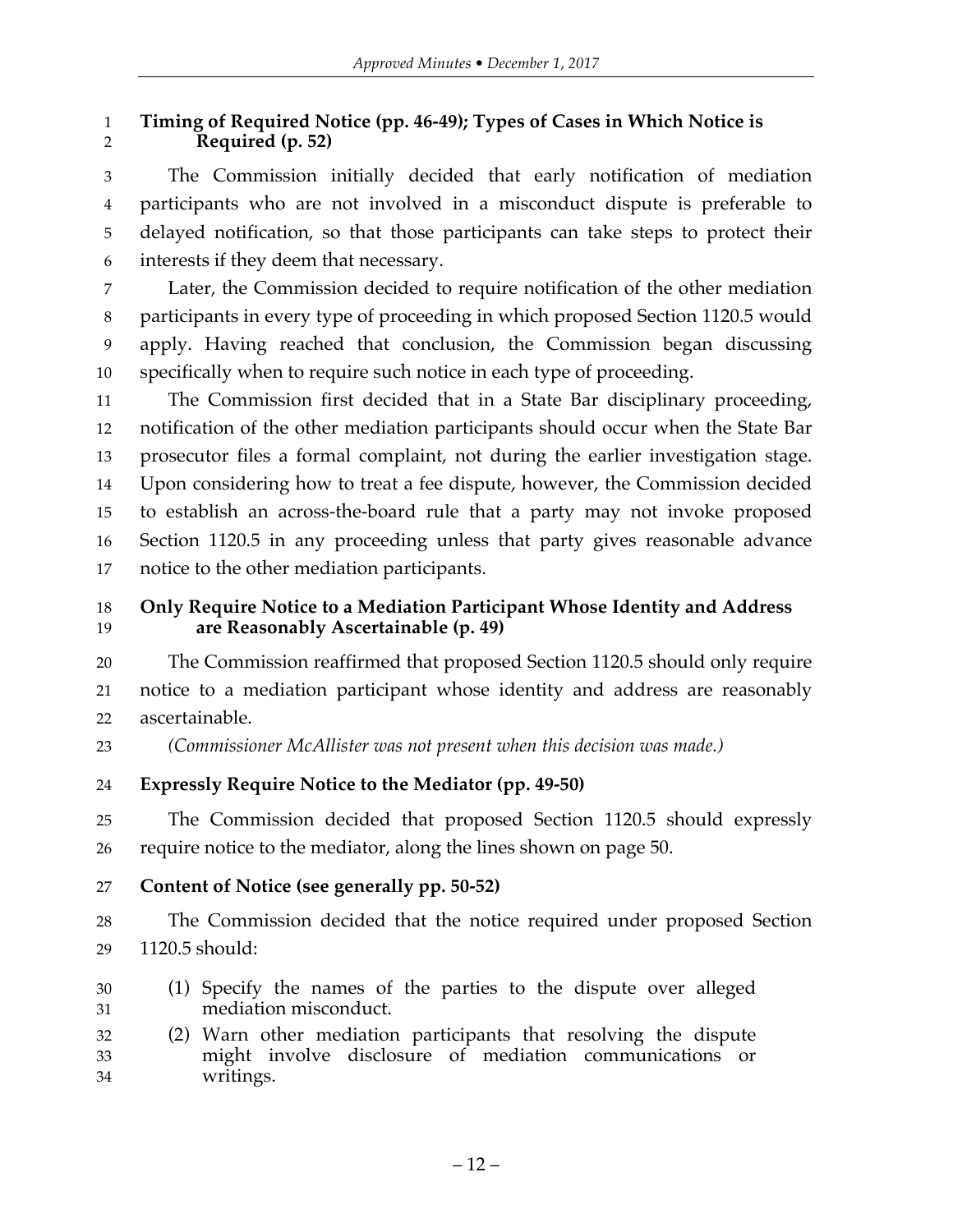(3) Identify the statutory provision under which mediation communications or writings might be disclosed (proposed Section 3 1120.5(a)(2)(A), (B), or (C)). In addition, the party providing notice must include a copy of the complaint or other initial pleading alleging mediation misconduct. **Reimbursement of Expenses Incurred By a Third Party Participant (pp. 53-54); Consent of All Third Party Participants** The Commission decided not to include a reimbursement requirement in the proposed legislation. Existing law is sufficient to address this point. During the reimbursement discussion, Commissioner Miller-O'Brien moved to condition use of the exception on obtaining consent from the other mediation participants. Her motion died for lack of a second. **Contracting Around the Proposed New Exception (pp. 55-56)** The Commission decided to add the following provision to proposed Section 1120.5: (h) Any agreement purporting to override this section is null and void. The accompanying Comment should state: To help ensure that attorneys are held accountable for mediation misconduct, subdivision (h) prevents mediation participants from contractually avoiding the impact of this section. *(Commissioner King voted against these decisions.)* **Informing Mediation Participants About the Exception (pp. 56-57)** The Commission considered whether to specify who must inform mediation participants about the exception, when to provide such information, in what manner, and similar details. The Commission decided not to address those matters in its proposed legislation.

**Retroactivity (pp. 57-58)**

 The Commission decided that the approach to retroactivity used in the tentative recommendation is satisfactory. The uncodified provision and accompanying Comment should remain as is.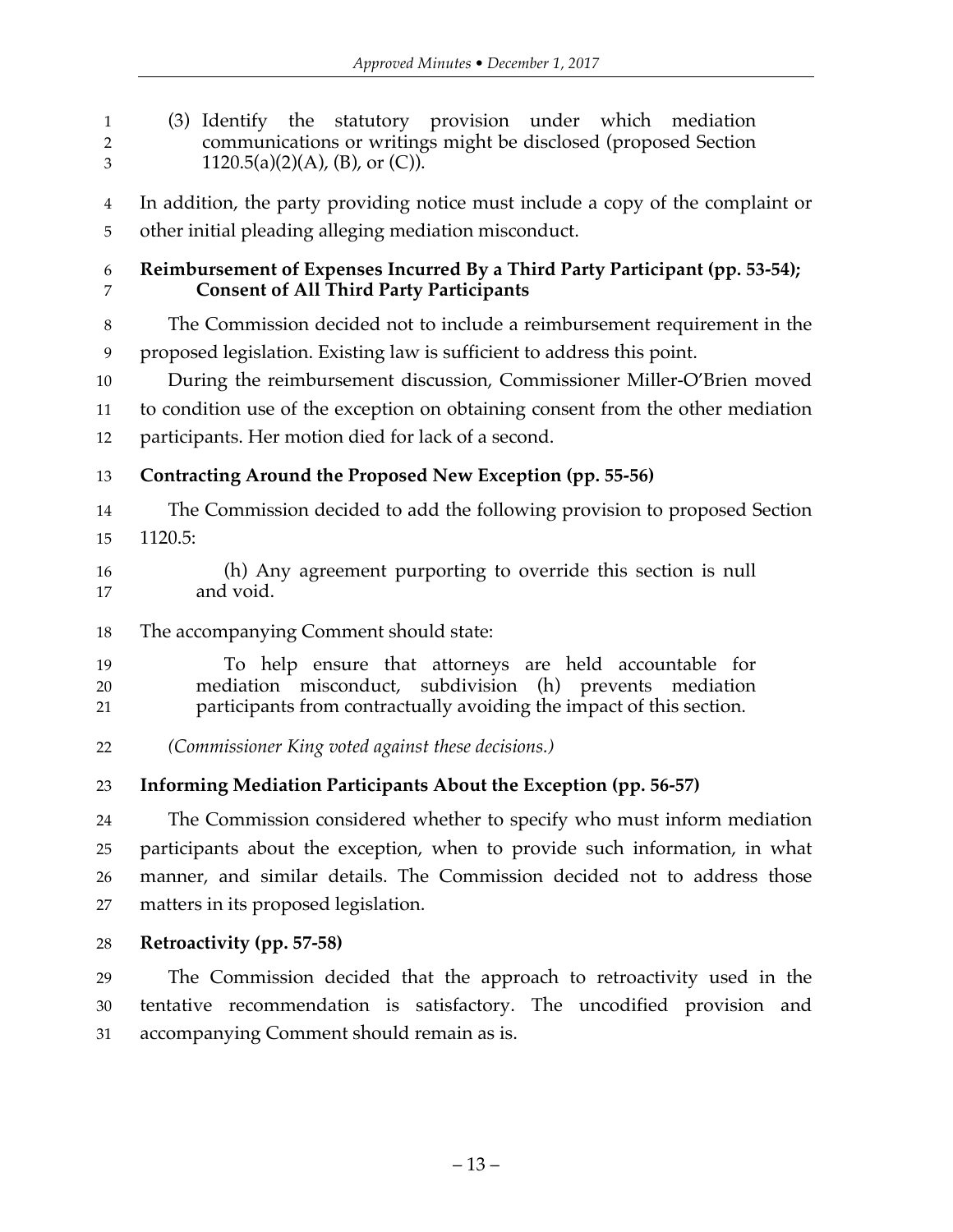## **Arbitration (see generally p. 48)**

 The Commission decided that proposed Section 1120.5 should apply to a legal malpractice claim that is arbitrated, not just a legal malpractice claim that is tried in court.

#### **Approval of a Final Recommendation (p. 58)**

 The Commission directed the staff to prepare a new draft of the Commission's proposal, which implements the revisions described above and any necessary conforming changes. The staff shall provide that draft to the Chair and Vice Chair for review and approval. Subject to such revisions and approval by the Chair and Vice Chair, the Commission approved the proposal as a final recommendation, for printing and submission to the Legislature and the Governor.

*(Commissioner King voted against this decision.)*

STUDY L-4130 — DISPOSITION OF ESTATE WITHOUT ADMINISTRATION

#### **Interest Rate**

 The Commission considered Memorandum 2017-57 and its First Supplement, discussing the 10 percent interest rate applied in certain Probate Code provisions that govern the disposition of a decedent's estate without administration. The interest is charged when a beneficiary who received property outside of administration is required to return the property to the estate, but no longer owns the property at issue.

 The Commission decided that the following changes should be made to those interest provisions:

- (1) The interest rate should be set at a fixed rate of 7 per cent.
- (2) Interest should not begin accruing until a beneficiary has been given notice that property must be returned to the estate.
- (3) The court should be given discretion to reduce or waive the
- interest if the beneficiary acted reasonably and in good faith, under the circumstances known to the beneficiary

#### **Dollar Limits**

 The Commission considered Memorandum 2017-58, discussing the dollar amounts that limit the application of certain Probate Code provisions that govern the disposition of a decedent's estate without administration.